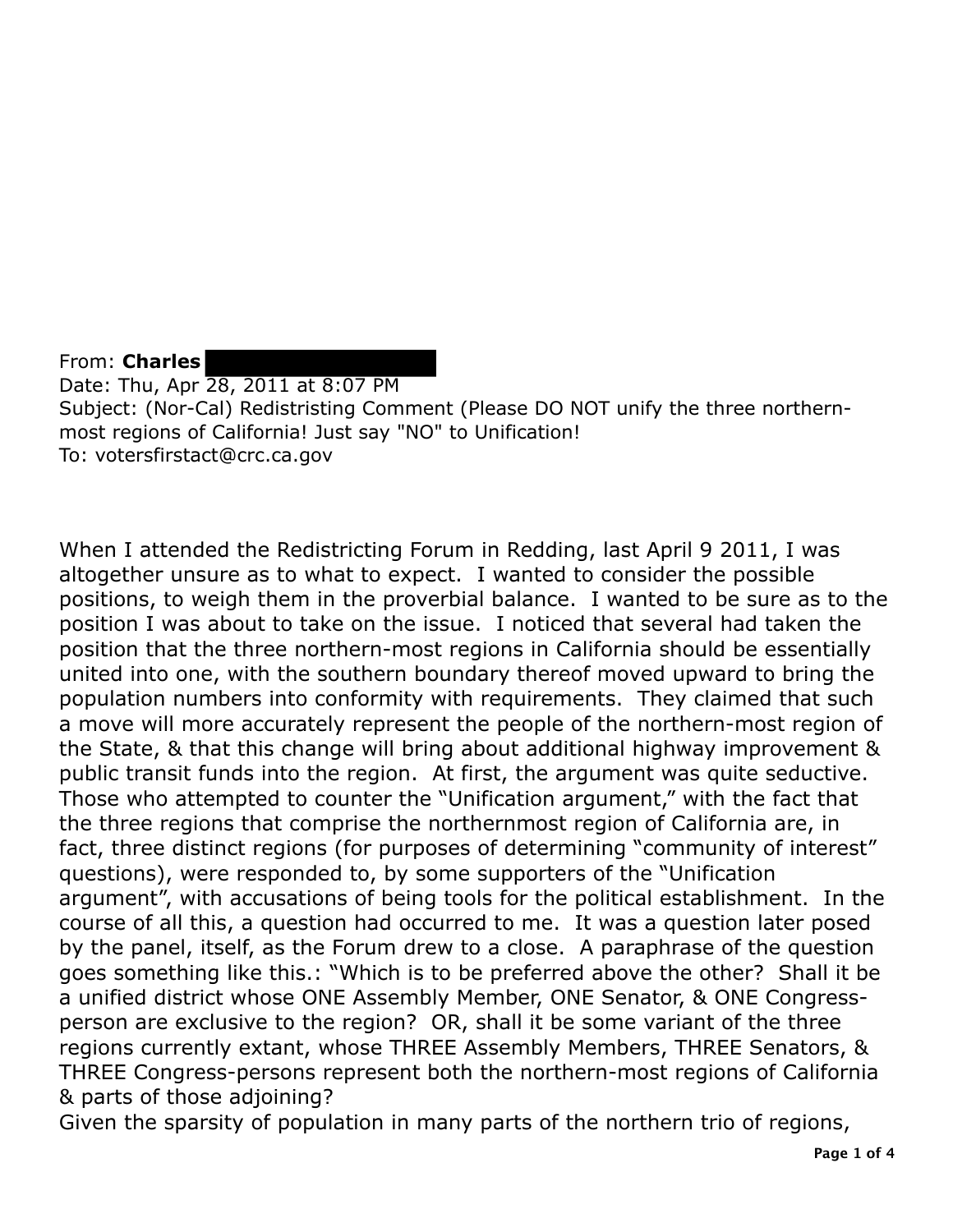when a theoretical southern boundary was drawn, at the Redistricting Forum @ Redding (using certain map making software), the southern boundary of the possible unified northern region was not very far north of the existing southern boundaries of the three northern-most regions. And the cost of that unification would be an effective loss of representation to the tune of two thirds, for the region, as a whole. What about all that supposed highway funding that supporters of Unification seem to think will be forthcoming in the event thereof? With ONLY ONE representative in the Assembly, ONLY ONE representative in the Senate, & ONLY ONE representative in the U.S. House of Representatives, for the whole region, the people here will be in an even lesser position to compete for what funds remain. Likewise, the same will be true of public transit monies. Competition for appropriations will decide the fate of what is promised, and what is delivered will fall short of what is promised. More importantly, it will be even easier, than now is the case, to trample under foot the rights of people living in the Unification.

the Unification.<br>Consider the fate of those in Siskiyou County who attempt to utilize their senior water rights to, inter alia, grow their own food. Consider the fate of law abiding citizens in Shasta County who are forced to endure the consequences of so- called "Realignment," an arrangement under which felons are unceremoniously "dumped" (for want of a better term) on the collective doorstep of one & all, with all the attendant consequences of such "dumping," all because: (a) about 10 yr.s ago, or so, the CCPOA insisted on ever increasing compensation levels; and (b) one proposed emergency measure after another was strenuously resisted by the CCPOA, all at the same time that lawyers arguing on behalf of some of the inmates were arguing for levels of health care quality & access that are unheard of amongst the fighting men & women of the U.S. Armed Forces! Seniors on Medicare & veterans on Tricare can only dream of the level of care being demanded for felons, all at the expense of ability to maintain proper capacity levels. CDCR's solution, back in 2007? The statute known as AB900; legislation calling for, among other things, so-called "re-entry facilities" to be erected in residential neighborhoods, including one originally proposed for siting in south- west part of Redding, in residential neighborhood, in close proximity to elementary school, housing felons in the final year of their sentence, & additionally serving as way stations for felons being released into Shasta County general civilian population. CCPOA was strongly in favor of the concept, at the time, as was CDCR.

time, as was CDCR.<br>And now we are faced with possible "Unification," an arrangement under which the three northern-most regions will effectively be deprived of two thirds of their representation in the Legislature & in the U.S. House of Representatives. What will the état d'affairs of the people in the three northern-most regions be, then? Let us consider now, for a moment, whether the three northern-most regions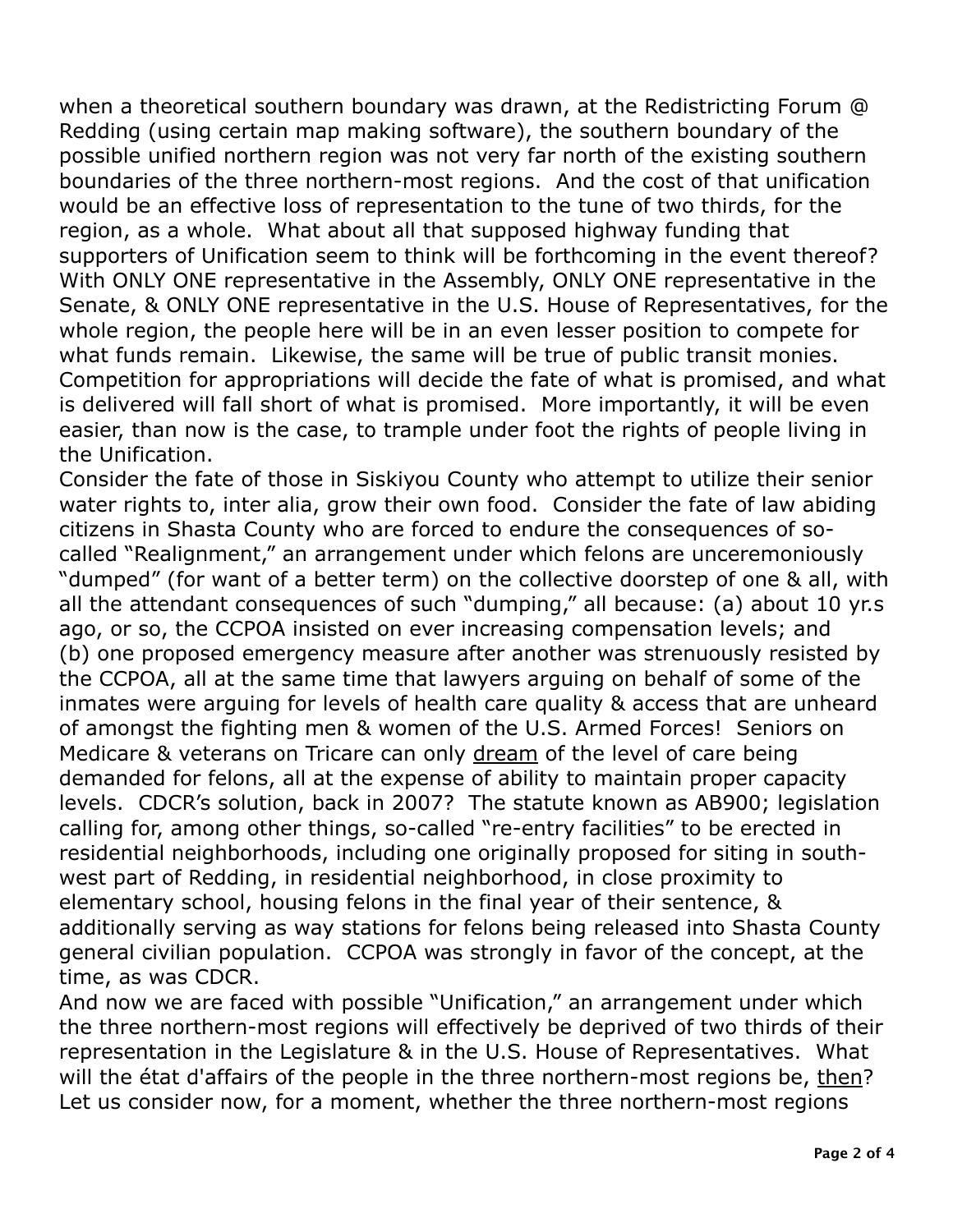constitute a single community of interest, or not. The region inclusive of Humboldt & Mendocino Counties have a culture all their own. Geographically, Humboldt & Del Norte Counties are separated from Siskiyou, Shasta, Tehema Counties by chains of mountains that run from western Siskiyou County down through western Trinity County. The two main east-west State Highways running through Trinity County are scarcely passable through the better part of the winter season, most years. Often, these same roads become totally impassable due to rock slides. Summer 2008 was no picnic, either, for the wildfires of that year forced major routes to become ad hoc bases of operation for fire crews. And mountain passes connecting central Siskiyou County with western Del Norte County can frequently, during the winter, become impassable. Even when they are not, winter travel is not for the faint of heart. Needless to say, the regions comprising Congressional District 1, Assembly District 1, and Senate District 2 are as separate from those comprising Congressional District 2, Assembly District 2, & Senate District 4 as any two can be while also being north of Sacramento. And this is not to mention the flow of communications & of commerce flows considerably more often north-south than east-west. Needless to say, the two regions cannot be identified as a single community of interest. What about the north-east region? Can it be combined with the north-central region as a single community of interest? Not exactly. The major east-west routes between north- central & north-east are all two-lane roads, though they nominally be identified as State "Highways." The major corridor of commerce & of travel in the north- east region is U.S. Highway 395, a route that circumnavigates the mountains that it does as it passes upward toward the Oregon border. Culturally, Modoc County has more in common with its neighbor to the south than with its neighbor to the south-west. Likewise, Lassen County is similarly separate from Shasta & from Tehema Counties, owing in part to the location of Lassen Volcanic National Park & its proximity to & intersection with State Routes 44 & 89. The most principal community in Plumas County, Chester, is considerably isolated from those along major routes of travel & commerce in the north-central region. All that, while the major routes of north-south travel & commerce in the north- central region are Interstate Highway 5 & State Route 99. Needless to say, the three regions of the North State, the north-west, the north-central, & the north- east, cannot be combined into a single "community of interest" for redistricting purposes.

purposes.<br>And what about those districts in the Bay Area & in Southern California? Looking upon them, one can only deduce from the nonsense & jigsaw-puzzle nature of the boundaries of the legions of districts in Southern California (especially those in the Los Angeles region) that they have been designed, not so much to coincide with any communities of interest, but to protect the electoral fortunes of politicians & of political parties. Note well Cal. Const. Art. XXI, § 2(d)(4), "The